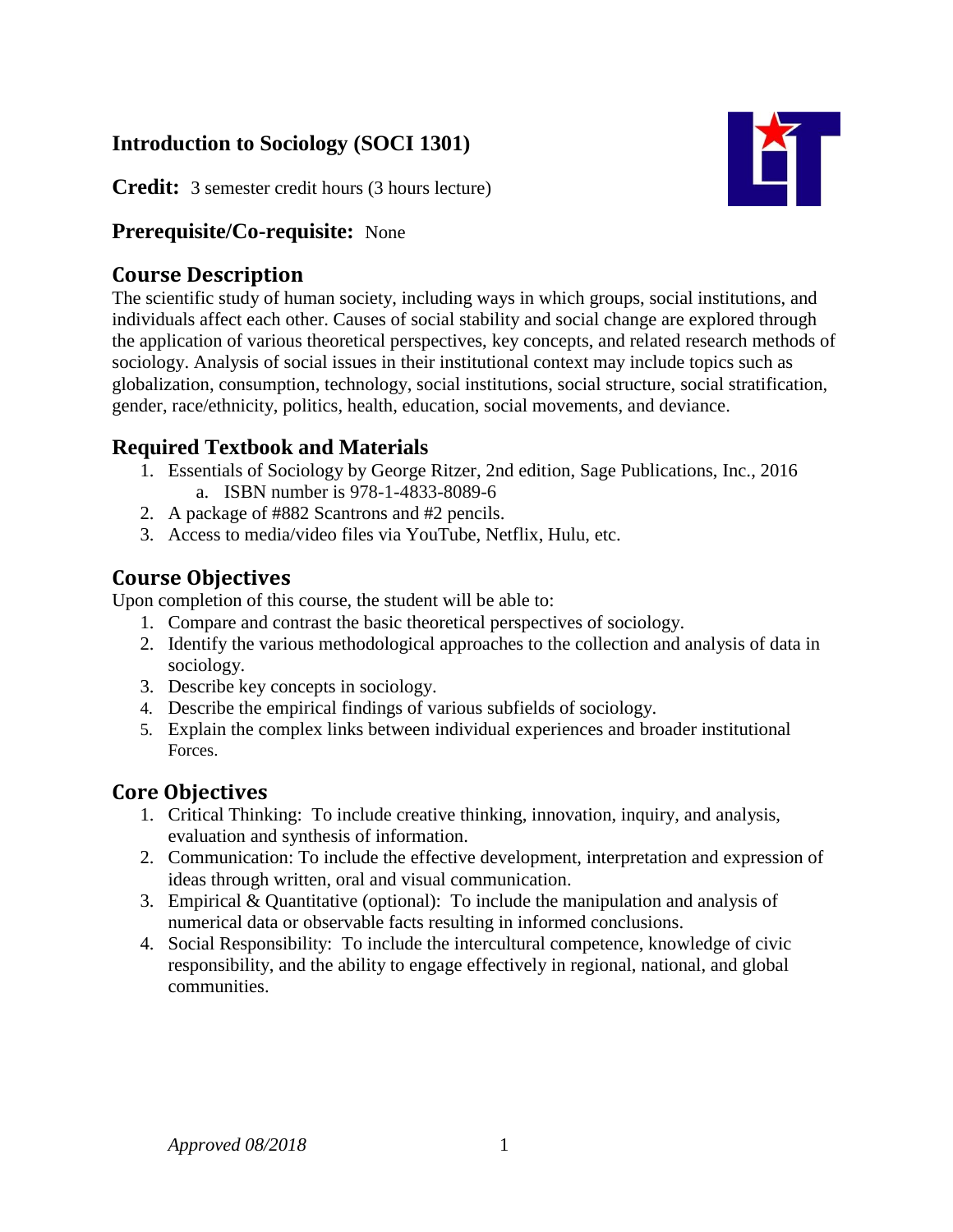#### **SOCI 1301** Course Syllabi

#### **Course Outline**

- I. Welcome to Sociology
	- a. Overview of Materials
	- b. Definitions and objectives
	- c. Discussion of Term Projects
	- i. Participant Observation or Community Resource Interview
	- 1. Participant Observation (one of 6 research methods in sociology); sociologist is both a participant and observer in the study
	- 2. Community Resource Review, another research method, in which the sociologist interviews a respondent about an unusual or deviant lifestyle
	- ii. Community Service Project. Student volunteers in community service organization (10 hrs.); or student may work in special events for communitybased group, such as "walk-a-thons," races, food, clothing, toys for needy in area
- II. An Introduction to Sociology In The Global Age
	- a. The Sociological Perspective or Imagination
	- i. The Changing Nature of the Social World – and Sociology.
	- ii. Thinking about and researching the Social World – classical sociological

### **Grade Scale**

| $90 - 100$ |              |
|------------|--------------|
| $80 - 89$  | В            |
| $70 - 79$  | $\mathbf{C}$ |
| $60 - 69$  | Ð            |
| $0 - 59$   | F            |

**Course Evaluation**

Final grades will be calculated according to the following criteria:

| 1. Tests                      | 15% |
|-------------------------------|-----|
| 2. Research Paper             | 30% |
| 3. Critical Thinking Analysis | 25% |
| 4. Common Assignment          | 20% |

theory, theorist, and sociological research.

- 1. Culture Material and Nonmaterial
- 2. Socialization and Interaction The process of learning to be human
- 3. Organizations, Societies, and The Global Domain – Groups in Society
- III. Social Groups and Social Problems in Society
	- a. Deviance and Crime Shifting Definitions of Deviance.
	- b. Social Stratification in the United States and Globally – Rankings of Property, Power and Prestige
	- c. Race and Ethnicity Recognizing Racism in Society
	- d. Gender and Sexuality Gender Diversity, Femininities and Masculinities, Sexuality
- IV. Social Institutions
	- a. Families
	- b. Education and Religion
	- c. Politics and the Economy
	- d. The Body, Medicine, Health and Health Care
	- e. Population, Urbanization, and The Environment
	- i. Social Change, Social Movements, and Collective Actions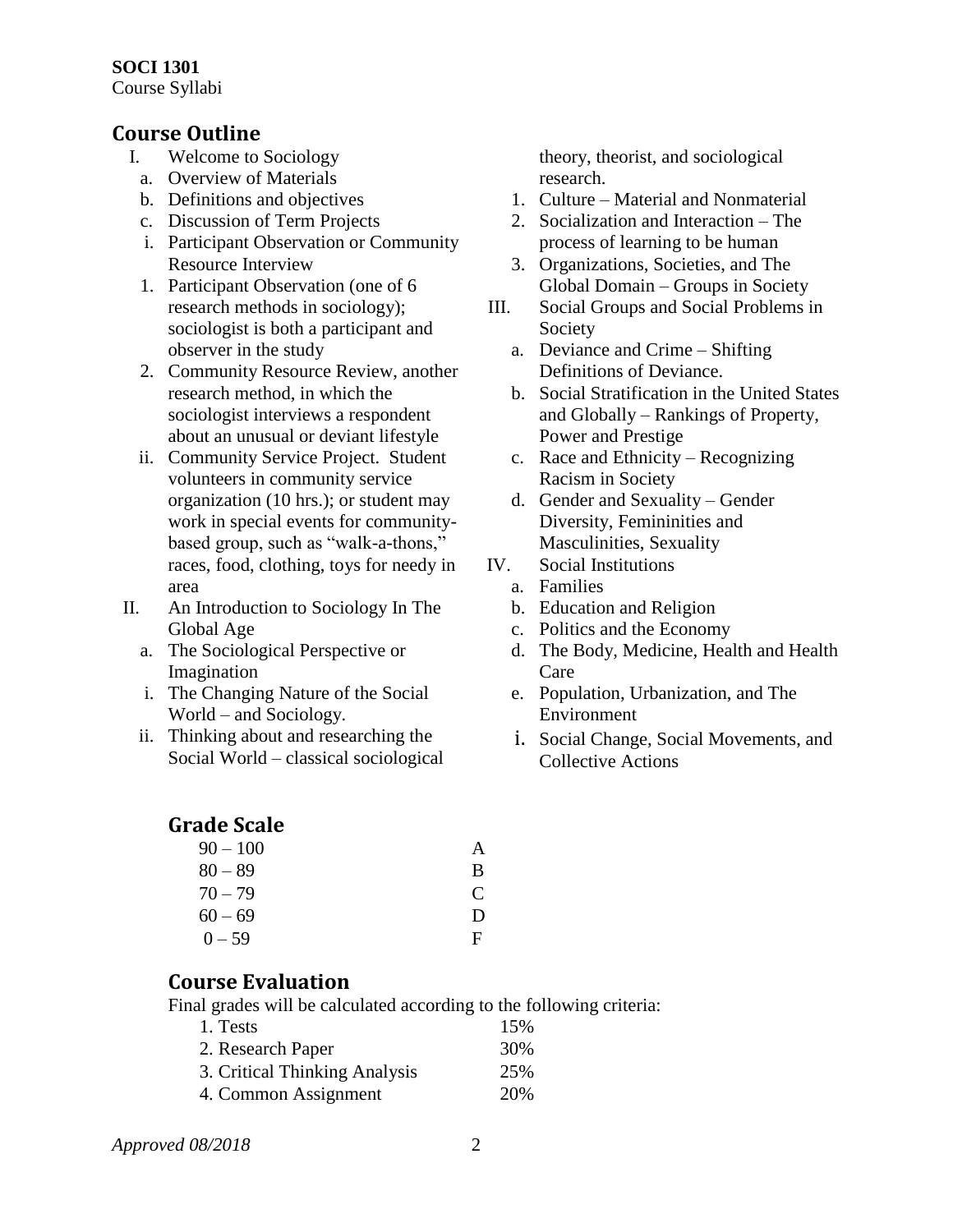5. Participation/Attendance 10%

# **Course Policies**

- 1. No food, drinks, or use of tobacco products in class.
- 2. Cell phones, pagers, earbuds, and other electronic devices must be turned off placed at the lowest possible noise level (silenced) while in class.
- 3. Earbuds, headphones, beats should not be worn in class.
- 4. Children are not allowed in class.
- 5. If you wish to drop a course, the student is responsible for initiating and completing the drop process. If you stop coming to class and fail to drop the course, you will earn an 'F' in the course.
- 6. No late work. In the case of a documentable emergency beyond the student's control, make-up work may be accepted solely at the instructor's discretion.
- 7. Attendance policy Student may miss up to 6 class periods. More than six absences may cause a student to fail the course. If a student is tardy to class or departs early three (3) times it will be equal to one (1) absence.
- 8. Additional class policies as defined by the individual course instructor and can be found in the course syllabus addendum according to section.

### **Technical Requirements (for courses using Blackboard)**

The latest technical requirements, including hardware, compatible browsers, operating systems, software, Java, etc. can be found online at:

[https://help.blackboard.com/Learn/Student/Getting\\_Started/Browser\\_Support/Browser\\_C](https://help.blackboard.com/Learn/Student/Getting_Started/Browser_Support/Browser_Checker) [hecker](https://help.blackboard.com/Learn/Student/Getting_Started/Browser_Support/Browser_Checker) A functional broadband internet connection, such as DSL, cable, or WiFi is necessary to maximize the use of the online technology and resources.

### **Disabilities Statement**

The Americans with Disabilities Act of 1992 and Section 504 of the Rehabilitation Act of 1973 are federal anti-discrimination statutes that provide comprehensive civil rights for persons with disabilities. Among other things, these statutes require that all students with documented disabilities be guaranteed a learning environment that provides for reasonable accommodations for their disabilities. If you believe you have a disability requiring an accommodation, please contact the Special Populations Coordinator at (409) 880-1737 or visit the online resource:

<http://www.lit.edu/depts/stuserv/special/defaults.aspx>

### **Student Code of Conduct Statement**

It is the responsibility of all registered Lamar Institute of Technology students to access, read, understand and abide by all published policies, regulations, and procedures listed in the *LIT Catalog and Student Handbook*. The *LIT Catalog and Student Handbook* may be accessed at [www.lit.edu](http://www.lit.edu/) or obtained in print upon request at the Student Services Office. Please note that the online version of the *LIT Catalog and Student Handbook* supersedes all other versions of the same document